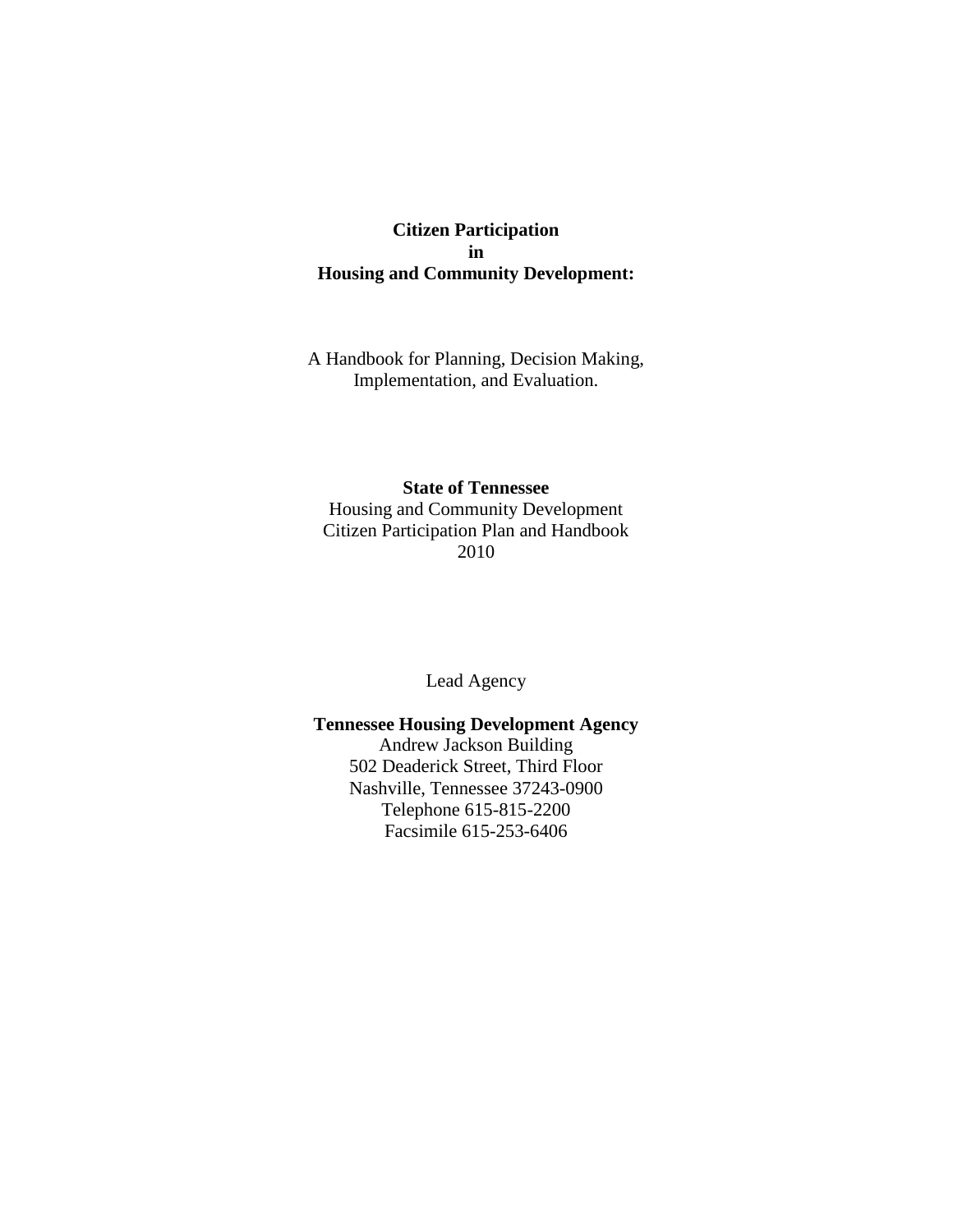# Table of Contents

| Introduction                                             | $\mathbf{1}$   |
|----------------------------------------------------------|----------------|
| Purpose                                                  | $\overline{2}$ |
| Mission                                                  | 3              |
| <b>Context for Planning</b>                              | $\overline{4}$ |
| Coordination and Leadership                              | $\overline{4}$ |
| Consultation                                             | 6              |
| <b>Encouragement of Citizen Participation</b>            | 7              |
| <b>Citizens and Local Government Comment</b>             | 8              |
| Development of the Consolidated Plan                     | 8              |
| Amendments                                               | 10             |
| Performance Reports                                      | 11             |
| Citizen Participation Requirements for Local Governments | 12             |
| Availability to the Public                               | 12             |
| <b>Access to Records</b>                                 | 13             |
| Concerns                                                 | 13             |
| Use of the Citizen Participation Plan                    | 13             |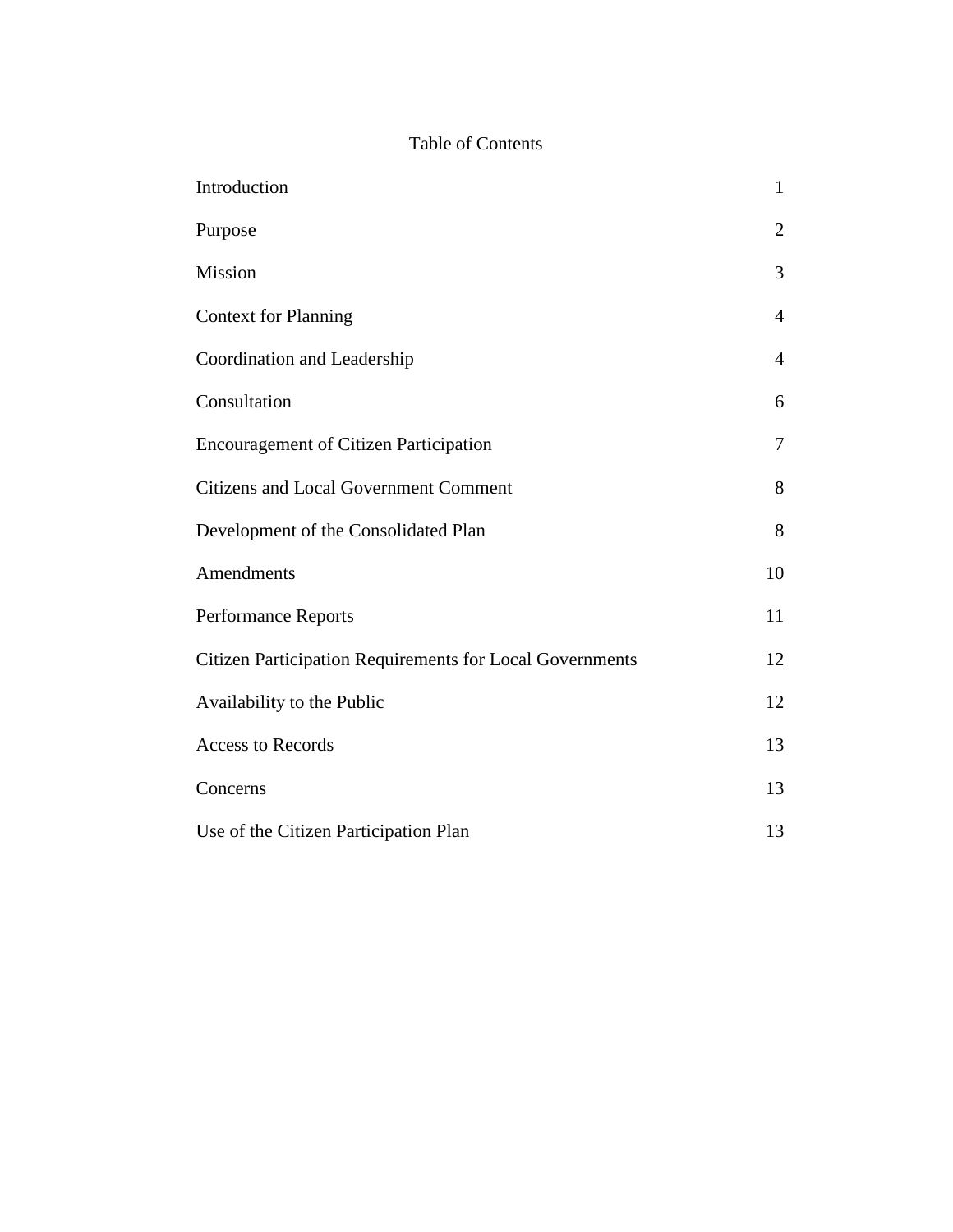## **Introduction**

This handbook is a guide for housing and community development professionals who work with citizens to develop and carry out citizen participation activities within the wider context of development policies and programs. It will also serve to provide a better understanding of the citizen participation process; define responsibilities of development professionals at several levels; apply experience and research in citizen participation program development to housing and community development work.

Effective citizen participation plan development is based on the philosophy that people have both the desire and ability to plan and carry out development programs to enrich their lives. The degree to which this is accomplished depends on people having opportunities to learn and apply knowledge, imagination, and experience toward solving mutual problems. This handbook suggests sound and proactive ways to develop programs and plans using a citizen participation process.

Experience has proven that effective development programs can be achieved only with the support and involvement of citizens.

## **Some major benefits of a citizen participation plan as part of the program development process are:**

- 1. It keeps development professionals in direct touch with the people that programs are designed to benefit (program beneficiaries).
- 2. It increases the quality and effectiveness of programs because the knowledge, creativity, and leadership skills of many people are utilized. People feel a greater responsibility for the success of programs when they help to develop them.
- 3. The involvement of citizens multiplies the efforts of development professionals and produces more successful programs than professionals could produce alone.
- 4. It provides for continuous evaluation in which people determine program progress and set new objectives to keep programs going in the right direction.
- 5. It provides a means of coordinating programs with other groups, organizations, or agencies that are addressing problems of the same or similar nature.
- 6. It helps to identify resources needed to conduct effective programs and to legitimize these needs.
- 7. It will help people develop their confidence and leadership. People will have an opportunity to satisfy their basic needs to participate as members of a group, render service, and receive recognition.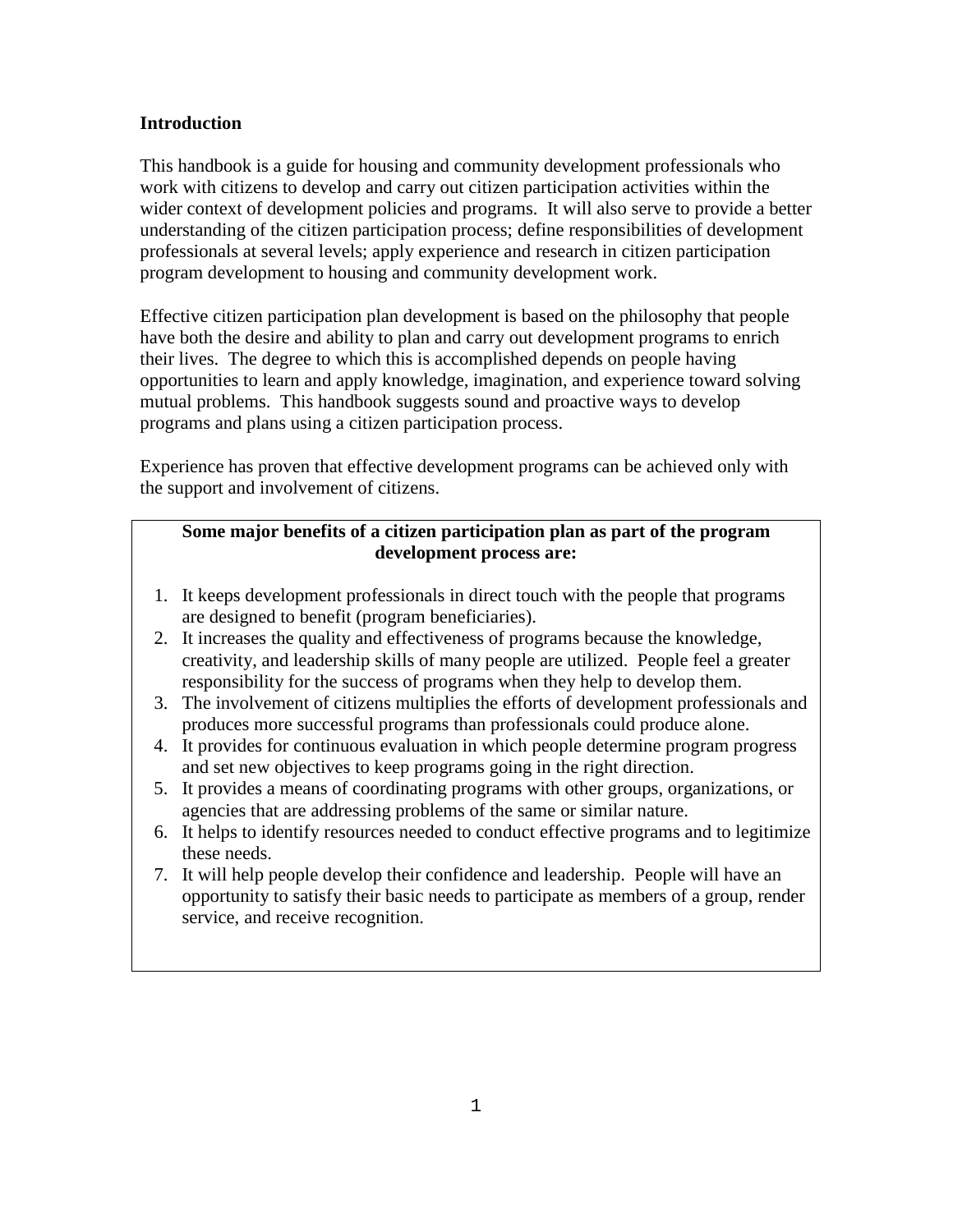#### **Purpose**

The Consolidated Plan combines the planning, application, and reporting processes for four existing HUD formula grant programs: the Community Development Block Grant (CDBG), the Emergency Shelter Grant (ESG), the HOME Investment Partnership Program (HOME), and the Housing Opportunities for Persons with AIDS Program (HOPWA).

This handbook is a guide and reference for the development of these programs. It contains information related to national and state housing and community development policy regarding citizen participation and program development.

The Consolidated Plan examines the current housing situation, explores the housing and community development needs of the state, and sets priorities for spending HUD grant monies. A vital component of exploring the state's housing and community development needs and setting spending priorities is the participation of citizens. The development of the State's Consolidated Plan will offer local organizations and citizens the opportunity to play an active and vital role in the process of statewide strategic planning.

We believe that the involvement of local organizations and people is essential to the development of effective programs. It is expected that this handbook will be a valuable tool for meeting the challenge of working in partnerships with citizens to provide sustainable housing and community development opportunities for Tennessee's communities.

The citizen participation plan is designed to encourage citizens to:

- 1. Participate in the development of the consolidated plan;
- 2. Participate in any substantial amendments to the consolidated plan;
- 3. Participate in a review and comment process for the annual performance evaluations and reports.

The intended outcome of the consolidated planning process is the integration of the broad base of knowledge and expertise of citizens and workers in the housing and community development fields. Together, state agencies and community-based organizations are one of the state's most valuable assets - a major investment of resources in the state's future. The State's consolidated plans can help maintain a good return on that investment by responding to Tennesseans' varied needs for economic growth and stability.

Future program efforts will focus in four areas: providing decent housing; providing a suitable living environment; providing expanded economic opportunity; improving the effectiveness of programs.

Tennessee Consolidated Planning will use a priority-focused planning process that will coordinate housing and community development activities among program units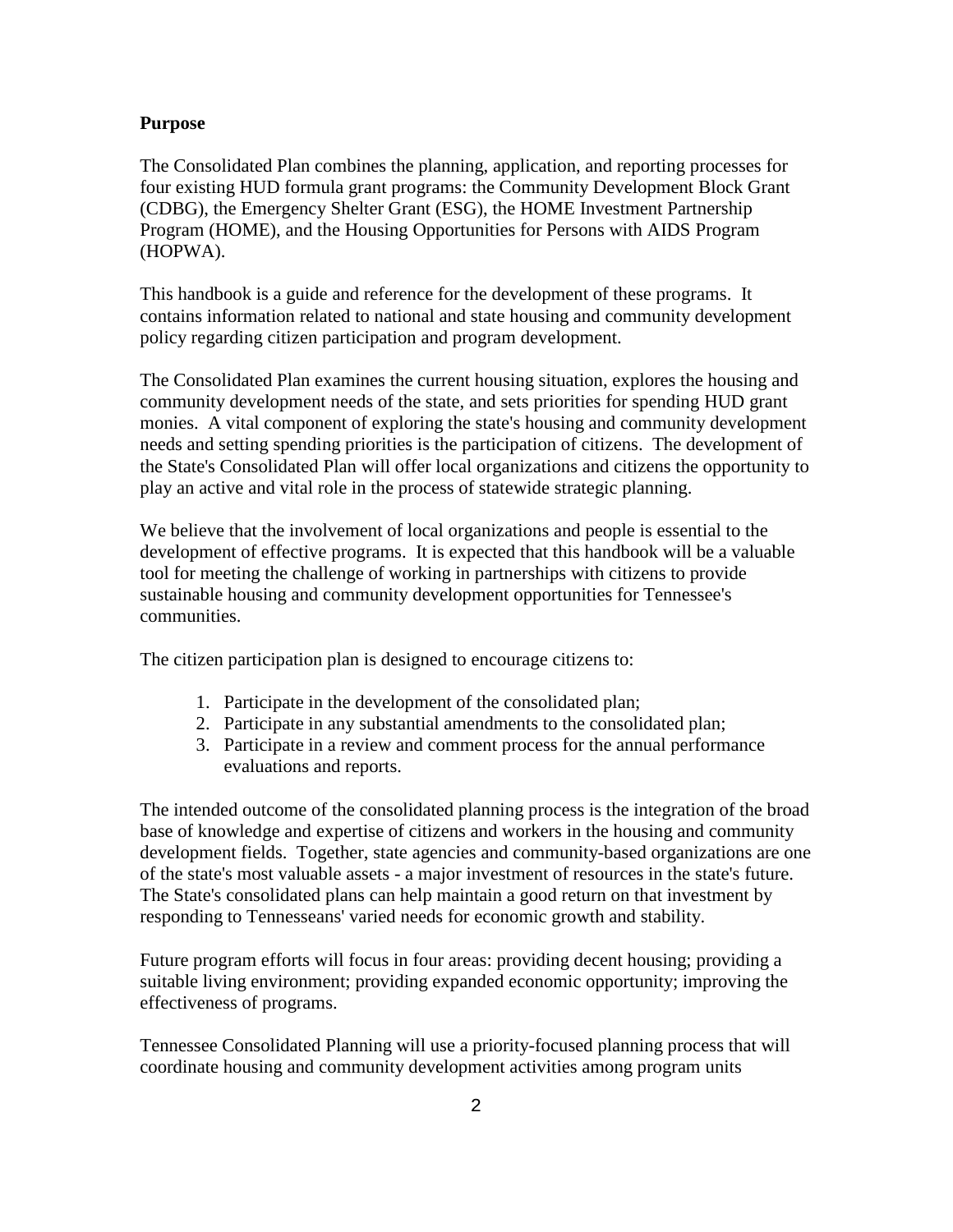throughout the State and encourage solution-oriented, multidisciplinary programs. This will require a planning and management process that is appropriate for the complexity of the organizational structure, the changing external factors influencing programs, and the need to be accountable for the public and private resources it has been granted or that it will coordinate.

## **Mission of the Citizen Participation Plan**

- 1. Identify Tennessee's current and anticipated housing and community development needs and capacities.
- 2. Provide a systematic analysis of the state housing market including:
	- a. characteristics of households and the housing stock;
	- b. estimates of housing problems, particularly low and moderate income households;
	- c. diagnosis of market imbalances underlying the problems.
- 3. Provide a factual basis for local programmatic strategies and spending priorities.
- 4. Provide evidence to inform state and local decision makers about which housing market and community development problems warrant intervention.
- 5. Provide evidence to inform state and local decision makers about how scarce resources should be allocated between different housing and community development activities, needs, and initiatives.
- 6. To explore meanings and implications of housing market conditions for local and state policy choices.
- 7. To provide basic information about housing conditions and community development trends at the national, state, regional, county, and community levels.
- 8. To serve as a benchmark against which local communities, state agencies, and advocates can compare their housing and community development concerns and situations.
- 9. To provide illustrations, by highlighting key national, state, and regional variations of ways communities and states encourage citizen participation to develop strategies for addressing problems, needs, and capacities.
- 10. To discuss ways in which systematic housing market analysis and community needs/capacities surveys can inform local debate about housing needs, community priorities, and mechanisms for public and private sector involvement.
- 11. To create a dynamic plan of work derived from a long-range vision of the future.
- 12. To create incremental, achievable activities that cause small successes and encourage further participation, leading to eventual accomplishment of the long- range vision.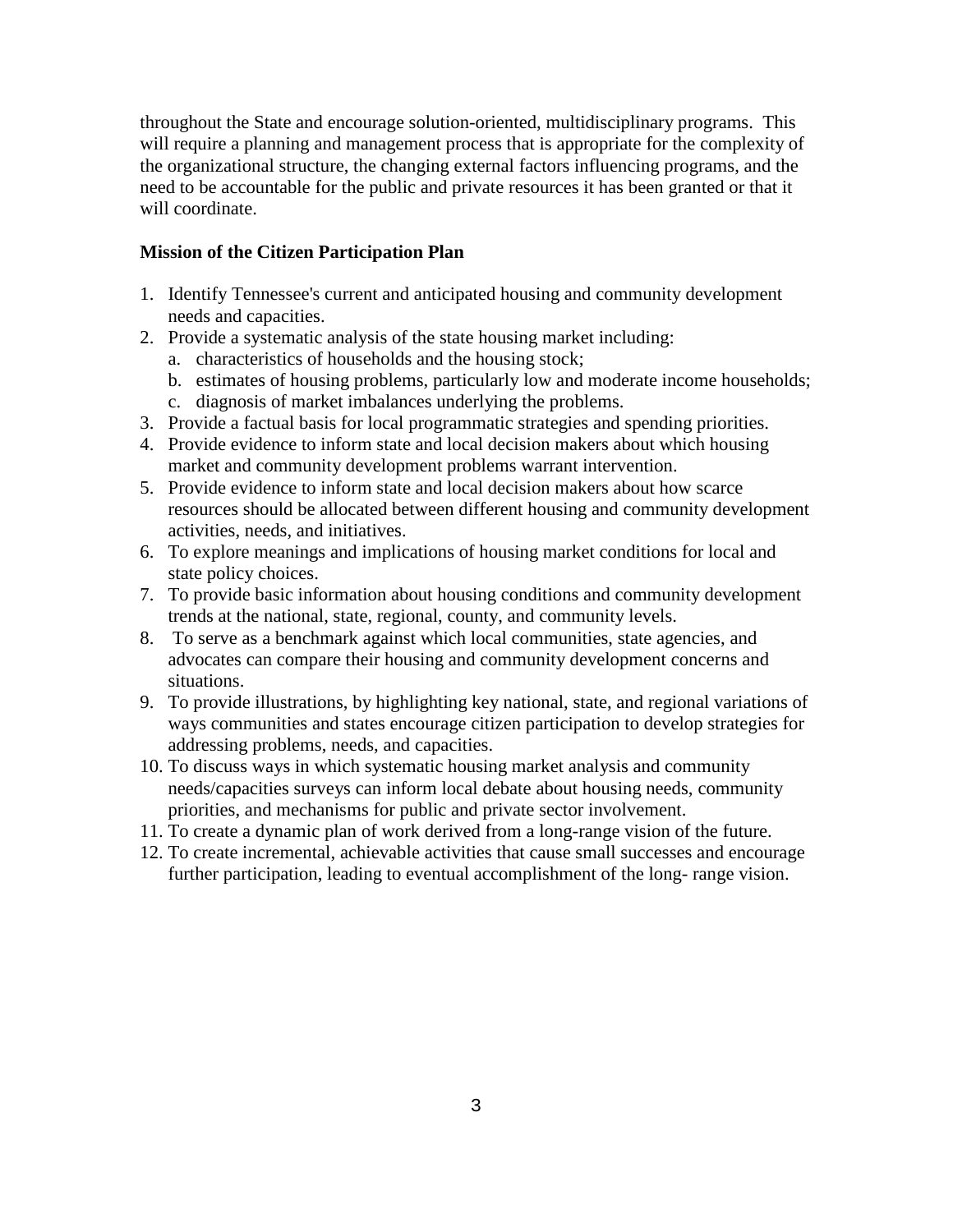## **Creating a Context for Planning and a Basis for Citizen Participation**

#### *Planning Assumptions*

- 1. The capacities of people within the neighborhoods and communities of the state should provide a basis for development rather than continuing dependencies on outside resources, expert advice, technology, and financial aids.
- 2. Successful programs anticipate change, thereby increasing options for action.
- 3. A holistic focus rather than a piecemeal approach to problems and challenges can produce more effective results.
- 4. Long-term, sustainable development models provide a better framework for planning than do short-term relief programs.
- 5. Programs administered as resources for change rather than a service for predetermined and prepackaged needs and situations are more productive.
- 6. Plans and programs that reflect relevancy to the daily lives of citizens and are based on human relationships rather than technological solutions to human problems will prove more effective and productive.
- 7. Plans and programs should be developed from the bottom-up being inclusive and accessible and reflecting a collective ability to act as a team, rather than from the topdown.
- 8. Innovation is valued above maintenance: planning and programming for what could be, instead of maintenance of the way things are.

### **Coordination and Leadership**

If consolidated planning in Tennessee is to be effective, participants in the process must be guided by common vision, a clear mission, and a solid resolve to learn new approaches to old and persistent problems.

The best planning strategy is a collaborative effort by state and local institutions, community groups, citizens, and government officials. Developing partnerships among these interests, both in and out of government, would ease community-building efforts and problem solving for the Tennessee Consolidated Plan. One of the most important aspects of this role is finding methods to expand the structural base of consolidated planning to include more participants in the process.

The Plan offers leadership toward a unified planning approach for Tennessee in the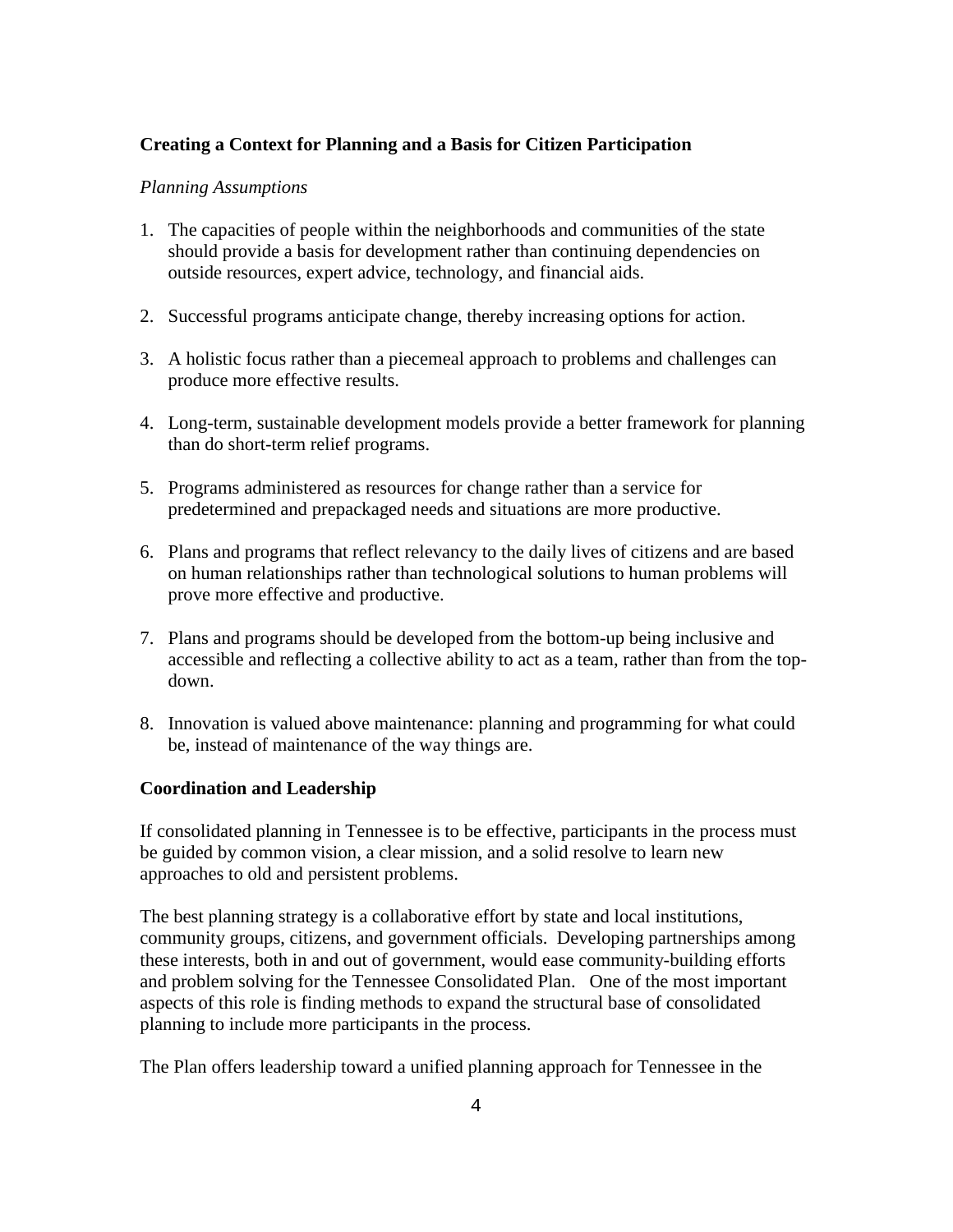#### following ways:

*Mission: Helping Tennesseans create communities of opportunity.*

- *Unified Approach: A unified planning approach requires that assistance by HUD not be viewed as a laundry list of separate programs. Help provided to Tennessee by HUD should be seen as an invitation to the state to develop and embrace a comprehensive vision of housing and community development. By doing so, Tennessee's communities will become better places to live and work.*
- *Elements of the Comprehensive Vision: A comprehensive and intelligent plan should include affordable housing, adequate infrastructure, fair housing, opportunity for economic growth coordinated with human development.*

Tennessee has identified resources and capacities to deal with housing and community development change. In addition, Tennessee maintains that housing and community development planning and programming is best accomplished through a unified and comprehensive vision of the future. A common vision of the future in Tennessee can open new opportunities for collaboration and collective problem solving. Partnerships among state agencies and among government and private organizations must be developed to build a framework that will enable the achievement of the visions and goals of the plan.

#### *Preparing for the Consolidated Plan in Tennessee*

The overarching mission of the consolidated planning process is to help Tennesseans build communities of opportunity. Our communities are witnesses to an enormous tangle of problems in such areas as education, public safety, housing, infrastructure, health, and employment that seem to grow in their complexity each year. The enormity of problems is matched, however, by opportunity for success. The deciding factor depends on the human element: how well community members build understanding and action toward solutions.

Community and statewide problems are first and foremost human problems. The willingness to recognize, understand and take action on community and statewide issues is in question. As Tennesseans plan and work to build communities of opportunity, they must concentrate on what new skills, new attitudes, and new values are necessary to live in a global community of change. This may require shifting the way problems have been viewed in the past and looking to develop resources and capacities yet to be discovered within the community. It has been said anonymously that, "Discovery is seeing what everyone has seen and thinking what no one else has thought."

#### *The Process*

The Tennessee Housing Development Agency (THDA) received designation as the lead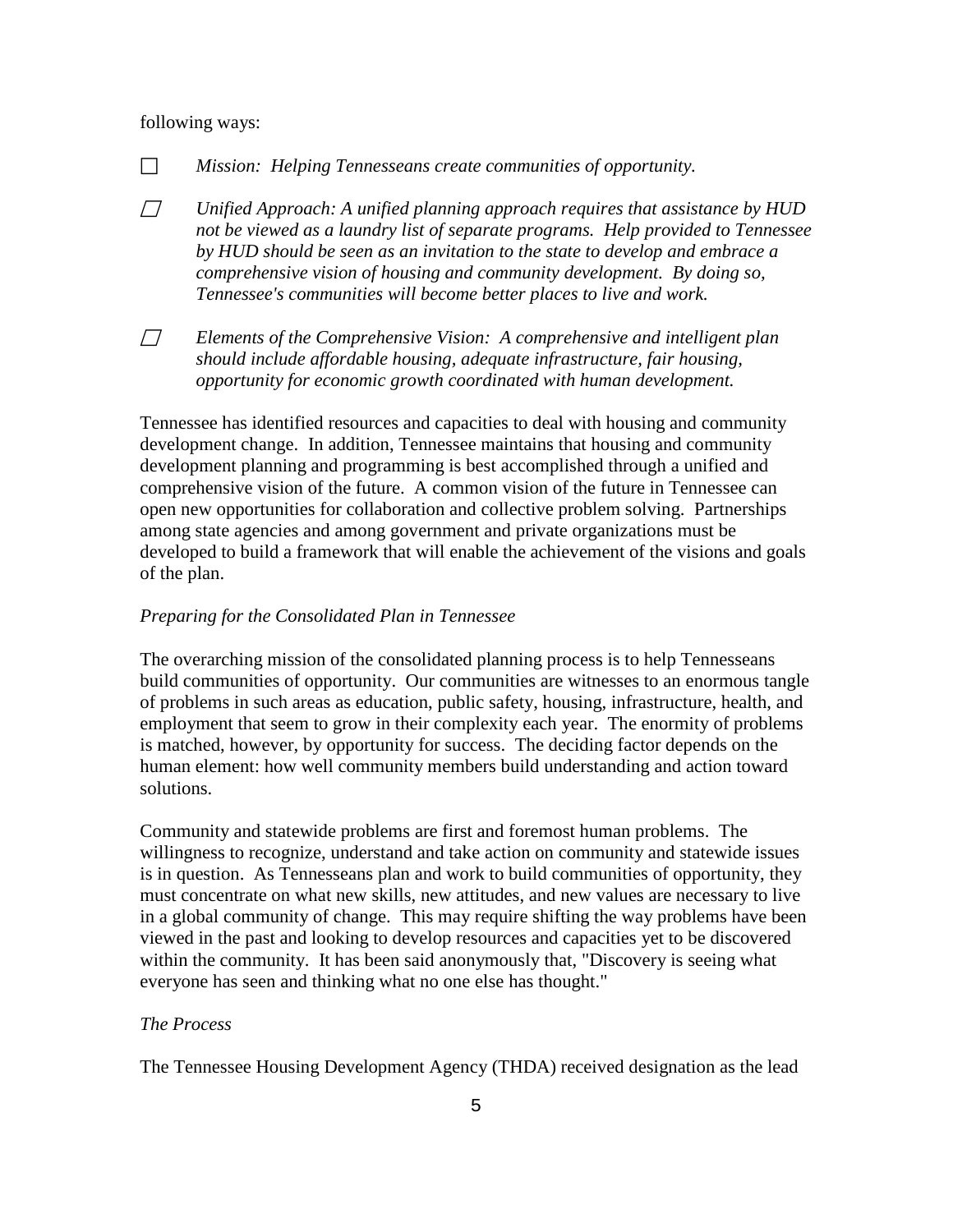agency for the Consolidated Planning process from Governor Ned R. McWherter in September 1994. That designation continues in effect for the current Consolidated Plan.

A working committee was organized to gather and analyze housing and community development data about Tennessee. This committee became the Consolidated Planning Team. The planning team was assisted in their work by existing plans, strategies, and vision documents of federal and state agencies, regions, local communities, and private organizations. Members of the planning team consulted individuals and constituent groups to compile a statement of needs and prepare an analysis of conditions that may require intervention and assistance.

In addition to the planning team the state conducted a series of meetings throughout the state to give communities opportunity for greater input into the Consolidated Plan. Comments and input from these meetings were used to determine need and set goals for the programs. The community meetings were coordinated through the nine Development Districts of the State who assisted in placing notices in newspapers, sending letters, contacting local groups, making follow-up calls and setting up meeting sites.

#### **Consultation**

When preparing the consolidated plan, the state will consult with public and private agencies that provide assisted housing (including any state housing agency administering public housing), health services, social services, affordable housing advocates, and housing and community development trade associations,. This consultation will include those agencies focusing on services to children, elderly persons, persons with disabilities, persons with HIV/AIDS and their families, homeless persons, economically and socially disenfranchised and impoverished persons.

When preparing the lead-based paint hazards portion of the plan, the state will consult with health and child welfare agencies and examine existing data related to lead-based paint hazards and poisonings, including health department data on the addresses of housing units in which children have been identified as lead poisoned.

When preparing the method of distribution of assistance under the CDBG program, the State will consult with local governments in non-entitlement areas of the State.

Consultations will be carried out by each state agency participating in the consolidated planning process. The State will provide for and encourage citizens to participate in the consultation phase of the consolidated plan. In addition, citizens are strongly encouraged to develop on-going communication with state agencies providing assistance in their community building process.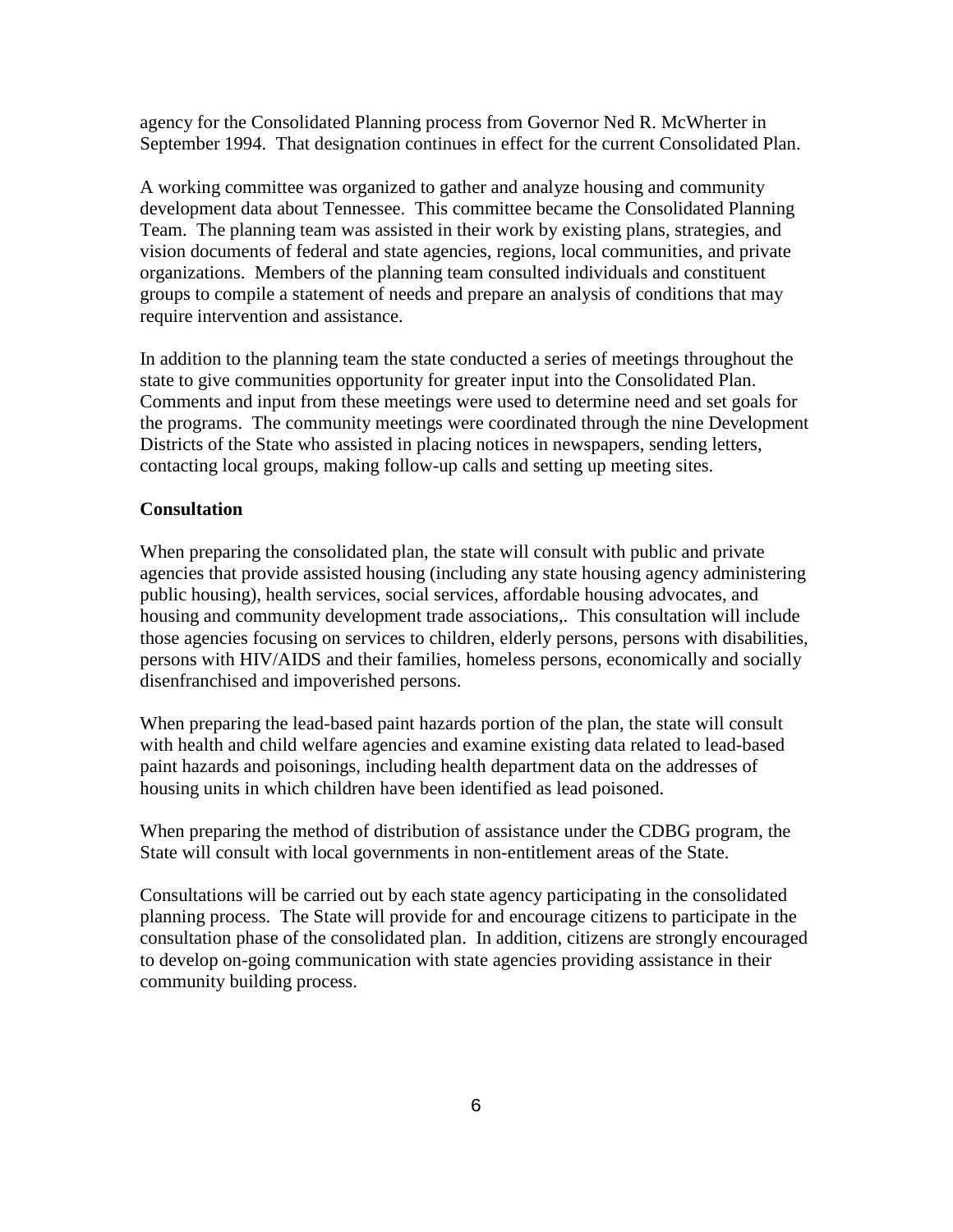Each state agency and each community has varying communication styles. Some of the activities that will contribute to successful consultations should include:

Community outreach and education activities. General informational mailings and announcements. Public hearings. Marketing publications. Workshops. Technical assistance seminars. Solicitation of appropriate advocacy group participation. Encouragement of community-based citizen participation activities. Survey questionnaires. As available, the use of electronic media and telecommunication aids to facilitate citizen participation, including but not limited to electronic mail, and the State of Tennessee/THDA web page.

### **Encouragement of Citizen Participation**

The State intends to provide for and encourage citizens to participate in the development of the Consolidated Plan, and in substantial amendments to the Consolidated Plan, and all annual performance evaluations and reports in the interim. The State will take whatever actions are appropriate to encourage the participation of all its citizens, including minorities and non-English speaking persons, as well as persons with disabilities.

Activities will include traditional and nontraditional forms of community and citizen participation and will be designed to be appropriate for the type of citizen participation needed. Potential activities include are outlined above in the section title Consultation.

Communities and citizens are encouraged to seek out opportunities to appropriately contribute to community building activities in their neighborhood or community.

The State will design citizen participation activities to especially encourage participation by low- and moderate-income persons, particularly those living in slum and blighted areas and in areas where CDBG funds are proposed to be used and by residents of predominantly low- and moderate-income neighborhoods as defined by the State.

### **Citizens and Local Government Comment on the Citizen Participation Plan and Amendments**

The State will provide citizens and units of general local government a period of 15 calendar days to comment on the citizen participation plan and on substantial amendments to the citizen participation plan. The State will make the citizen participation plan public and in a format accessible to persons with disabilities, upon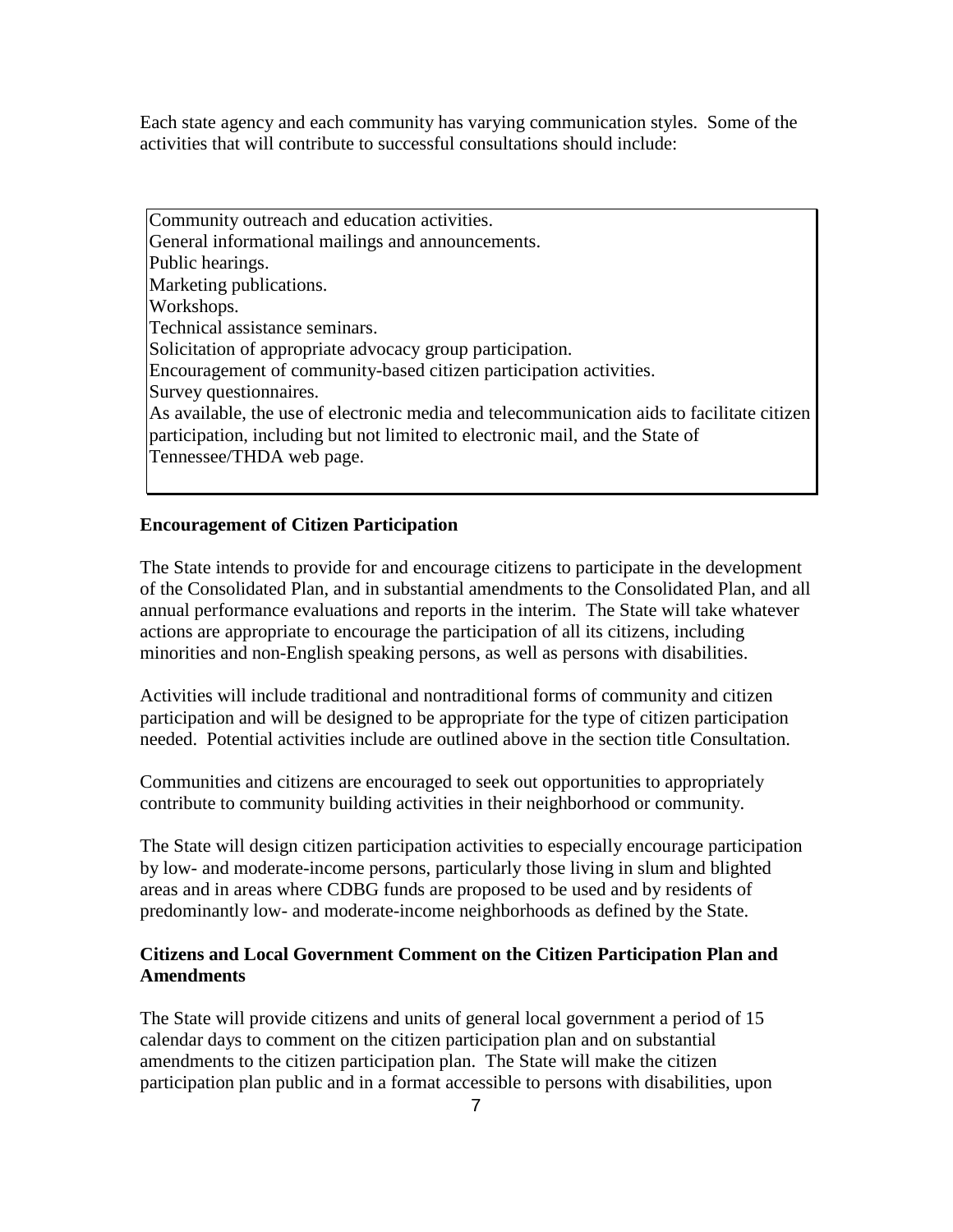request.

#### **Development of the Consolidated Plan**

The following requirements will be included for the development of the Consolidated Plan.

- $\Box$  Prior to adoption of the Consolidated Plan, the State will make available to citizens, public agencies, and other interested parties information that includes the amount of assistance the State expects to receive and the range of activities that may be undertaken. The plan will also include the estimated amounts that will benefit persons of low- and moderate-income and the plans to minimize displacement of persons and to assist any persons displaced. This requirement applies to the Annual Action Plan submitted each year. This information will be made available through traditional and non- traditional activities and mediums for a period of 30 calendar days. The requirement will be met by publishing a summary of the proposed consolidated plan in newspapers serving the largest population centers in the State and by making copies of the proposed consolidated plan available at public, accessible places such as libraries, government offices, and in electronic format.
- $\Box$  The State will publish the proposed consolidated plan in a manner that affords citizens, units of general local government, public agencies, and other interested parties a reasonable opportunity to examine its contents and to submit comments. The State will publish the proposed consolidated plan in both print and electronic formats and give citizens a period of 30 calendar days to examine the contents of the proposed consolidated plan. The requirement will be met by publishing a summary of the proposed consolidated plan in newspapers serving the largest population centers in the State and by making copies of the proposed consolidated plan available at government offices, in electronic format, and other public places. The summary will describe the content and purpose of the consolidated plan, and include a list of the locations where copies of the entire proposed consolidated plan may be examined or read. In addition, the State will provide a reasonable number of free copies of the plan to citizens and groups that request it.
- $\Box$  At a minimum, the State will conduct at least one public hearing on housing and community development needs before the proposed Consolidated Plan is published for comment.
- $\Box$  The State recognizes that any single activity or format will not adequately address the need for increased citizen participation. State agencies will offer a variety of opportunities and activities to encourage broad-based community participation in housing and community development projects. State agencies encourage the meaningful involvement of citizens because citizen participation contributes to the near term success and long term sustainability of development projects.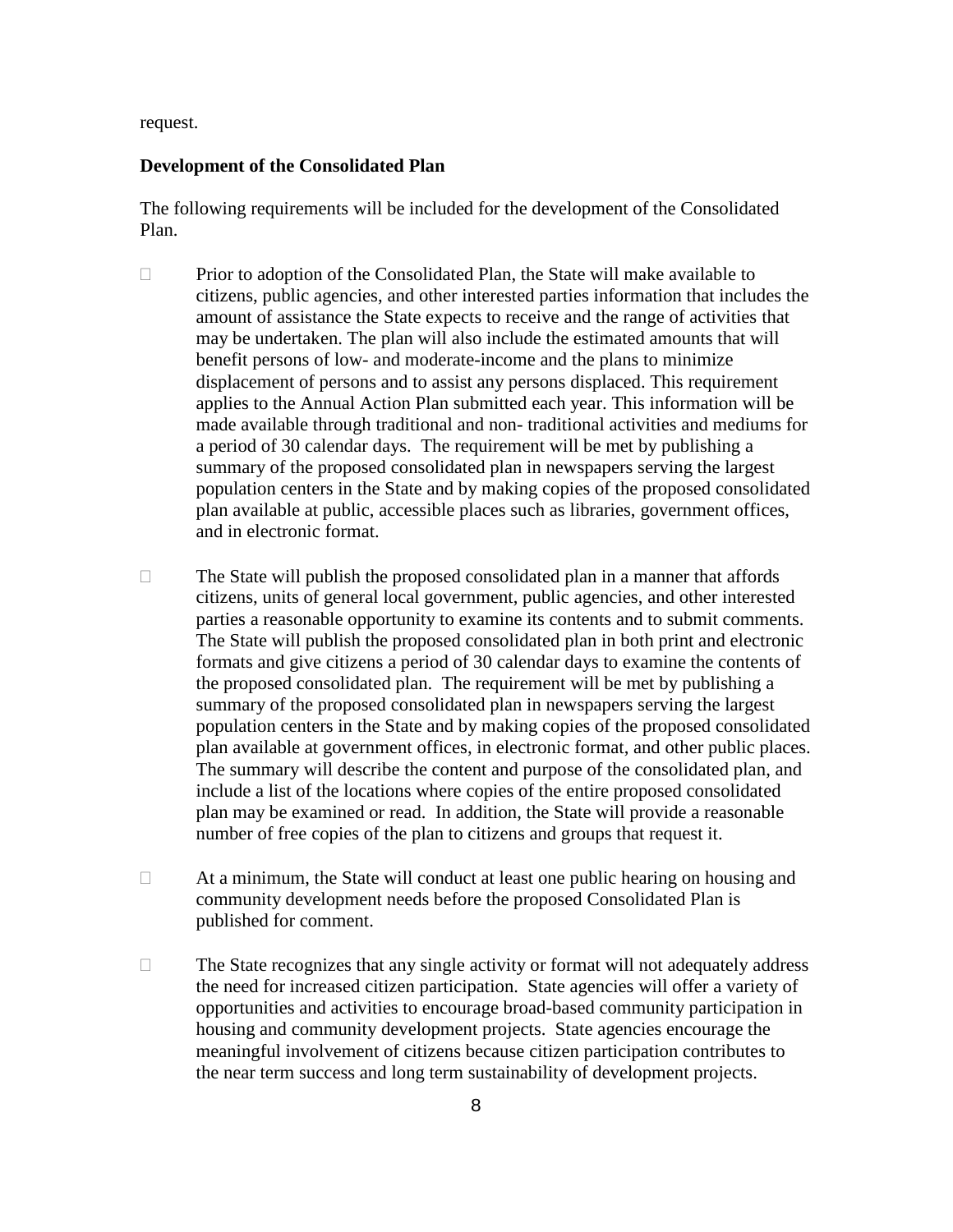- $\Box$  Adequate advance notice of the hearing will be given to citizens with sufficient information published about the subject of the hearing to permit informed comment. Advanced notice will be made through the print and electronic media at least 15 calendar days prior to the hearing. Small print notices in the newspaper a few days before the hearing will not constitute adequate notice and will not be used.
- $\Box$  The hearing will be held at a time and location convenient to potential and actual beneficiaries, and with accommodations for persons with disabilities. All sites for public hearings will be accessible to persons with physical disabilities. Arrangements for persons with other types of disabilities will be made as requested in advance by any citizen wanting to attend. The advertisement for the hearing will contain a statement of nondiscrimination and the name of a contact person for special accommodation required for persons with disabilities.
- $\Box$  In the case of public hearings, the needs of non-English speaking residents will be met where a significant number of non-English speaking residents could be reasonably expected to participate. As with persons with disabilities, arrangements for non-English speaking citizens will be made if adequate advance notice is received from such citizens by the State. With adequate advance notice, arrangements for their full participation in the public hearing will be made. The advertisement for the hearing will contain a statement of nondiscrimination and the name of a contact person for special accommodation required for non-English speaking persons.
- $\Box$  A period of 30 calendar days will be allowed to receive comments from citizens and units of general local government on the proposed consolidated plan.
- $\Box$  The State will consider any comments or views of citizens and units of general local government received in writing, or orally at the public hearing, in preparing the final consolidated plan. A summary of these comments or views, and a summary of any comments or views not accepted and the reasons therefore, will be attached to the final Consolidated Plan. Officially received comments will be forwarded by the lead agency to the most appropriate agency for response. The lead agency and the responding agency will work together to prepare the comments for acceptance or the reasons for non-acceptance.

It is highly probable that many of the above requirements relative to the development of the State's consolidated plan will be accomplished through the electronic media and similar methods not yet fully developed by state government.

### **Amendments and Criteria for Substantial Amendments to the Consolidated Plan**

This part of the citizen participation plan outlines the criteria the State will use for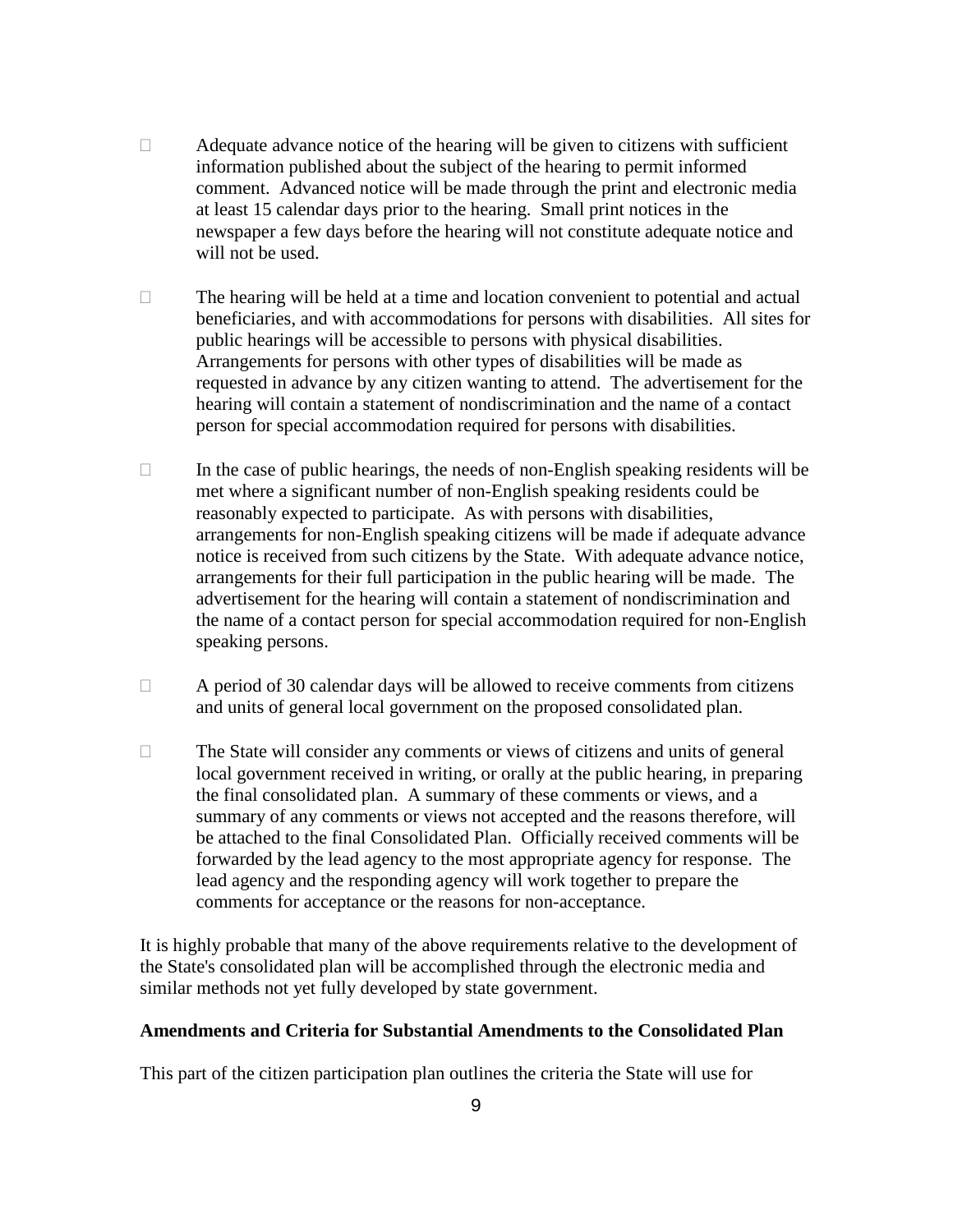determining what changes in the State's planned or actual activities constitute a substantial amendment to the consolidated plan.

The State will consider any comments or views of citizens and units of general local government received in writing when preparing amendments to the consolidated plan. A summary of these comments or views, and a summary of any comments or views not accepted and the reasons therefore, will be attached to the final amendment. Officially received comments will be forwarded by the lead agency to the most appropriate agency for response. The lead agency and the responding agency will work together to prepare the comments for acceptance or the reasons for non-acceptance. A period of 30 calendar days will be provided to receive comments on a substantial amendment before the amendment is implemented.

## **Amendments to the Consolidated Plan**

The State cannot operate federal grant programs in a manner that is inconsistent with Federal Regulations. This implies that the base for establishing criteria for substantial amendments is conformity with the Federal Regulations. The State has flexibility for program operation only within the confines of the governing Federal Regulations. Table A: Presents criteria for substantial and non-substantial amendments to the consolidated plan. It should be noted that substantial amendment criteria as shown in the first column, are those changes that affect the core values of the consolidated plan and process. These values keep guard over the comprehensive nature and citizen participation process used to develop the State's housing and community development policies. Changes to these core concepts are considered substantial and serious because they reflect a redirection of State housing and community development policy, objectives, and action steps.

The second column in Table A has criteria for non-substantial amendments. Nonsubstantial amendments relate directly to the daily operation and administration of grant programs by State agencies. These amendments are important but do not reflect a redirection of State housing and community development policy, objectives, and action steps.

| <b>Substantial Amendments</b> - subject to<br>a citizen participation process, made<br>public and officially submitted to<br><b>HUD</b> | <b>Non-substantial Amendments -</b><br>amendment to be made public and<br>officially submitted to HUD                                                                                                  |
|-----------------------------------------------------------------------------------------------------------------------------------------|--------------------------------------------------------------------------------------------------------------------------------------------------------------------------------------------------------|
| To change or alter Part III, the<br>strategic plan portion of the<br>consolidated plan.                                                 | To change, alter, update, rewrite,<br>correct, or clarify Parts I, II, IV, or V<br>of the consolidated plan to more<br>effectively or efficiently implement<br>Part III, the strategic plan portion of |

## **Table A. Criteria for Substantial and Non-Substantial Amendments.**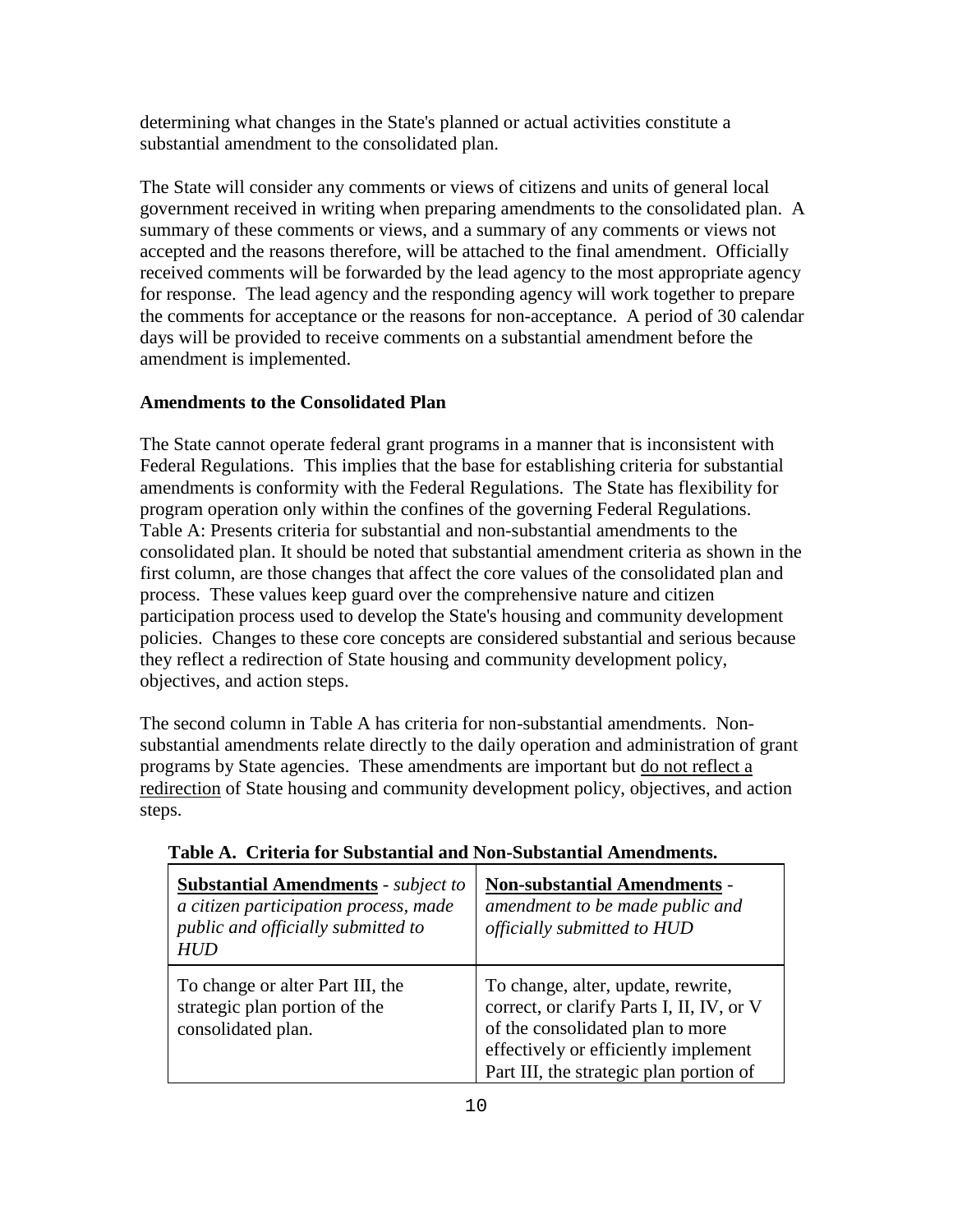|                                                                                                                                                                                                                      | the consolidated plan.                                                                                  |
|----------------------------------------------------------------------------------------------------------------------------------------------------------------------------------------------------------------------|---------------------------------------------------------------------------------------------------------|
| To change the method of distribution<br>of funds for the implementation of the<br>priority needs and action steps of the<br>State as written in Part III, the<br>strategic plan portion of the<br>Consolidated Plan. | To change the actual distribution of<br>funds as a result of Federal budget<br>adjustments of any kind. |

### **Performance Reports**

Citizens will be given an opportunity to comment on performance reports. The State will provide a summary of the performance report to the public at least 15 calendar days prior to submission to HUD.

The State will consider any comments or views of citizens received in writing when preparing the performance report. The State will consider any comments or views of citizens and units of general local government received in writing in preparing the final performance report.

A summary of these comments or views, and a summary of any comments or views not accepted and the reasons therefore, will be attached to the final performance report submission. Officially received comments will be forwarded by the lead agency to the most appropriate agency for response. The lead agency and the responding agency will work together to prepare the comments for acceptance or the reasons for non-acceptance.

## **Citizen Participation Requirements for Local Governments**

## *This portion of the citizen participation plan relates only to the citizen participation requirements for units of general local government receiving CDBG funds from the State.*

Local governments shall be required to hold two public meetings. These meetings must be advertised in the local newspaper at least 10 calendar days prior to the date of the meeting. The advertisement must contain a statement of nondiscrimination and the name of a contact person for special accommodation required for persons with disabilities. All meeting places must be accessible to persons with disabilities.

The first meeting shall be designed to solicit information about community needs and how CDBG funds can best address those needs. To ensure compliance with Title VI of the Civil Rights Act of 1964, applications must make an additional effort to secure minority participation in this process. A summary of those efforts must be included in the application for funds. Communities shall present information about what activities are eligible, how much money is available, and what kinds of projects are being